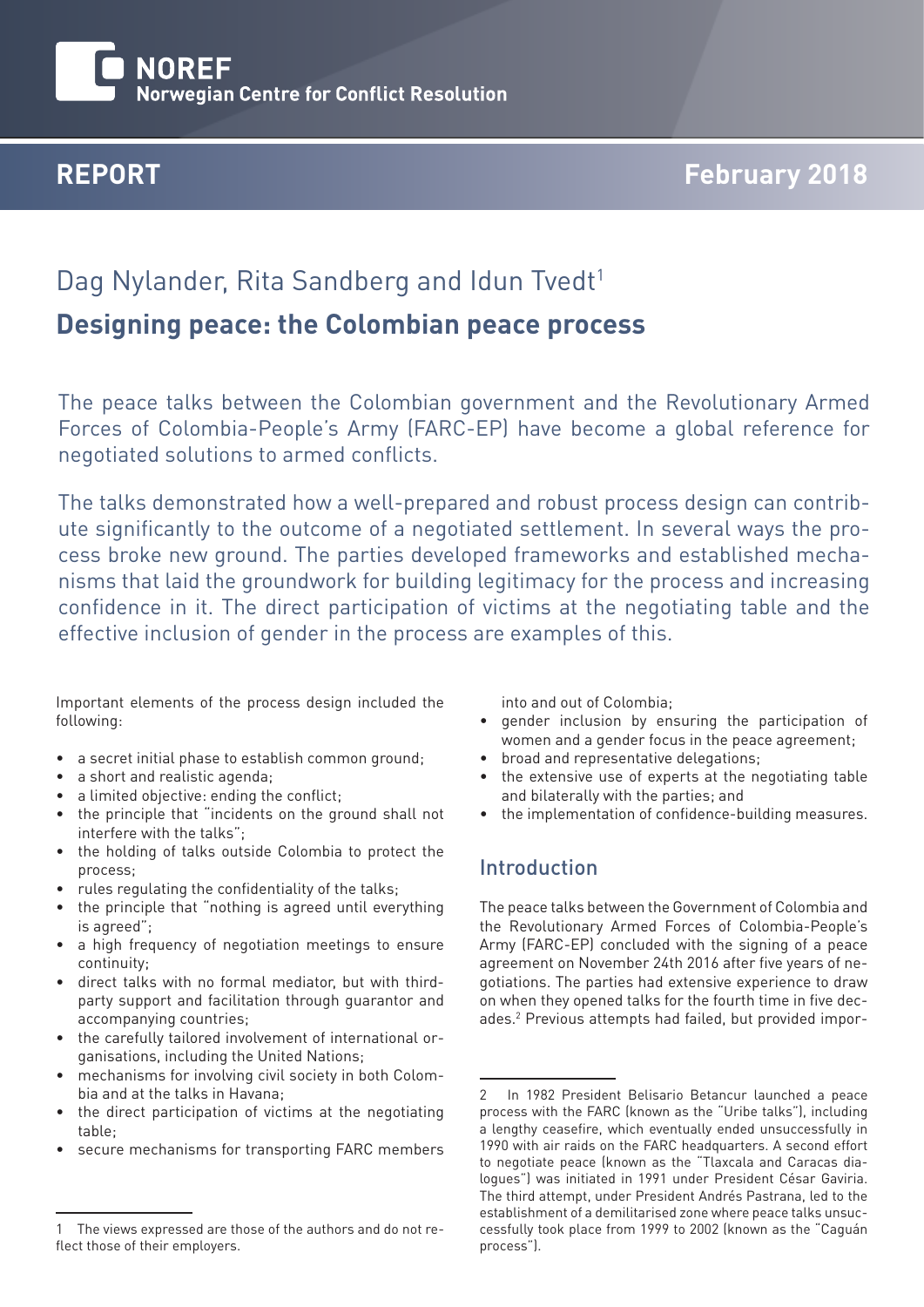tant lessons and references for the parties and the international community when President Juan Manuel Santos and the FARC initiated contacts in total secrecy in 2010. For the purpose of this report the peace process is divided into three distinct phases: secret preparatory talks (2010-11); secret exploratory talks (2012); and formal, public negotiations (2012-16).

### Secret preparatory talks

Soon after the presidential inauguration of Juan Manuel Santos in August 2010 contact was established between the Government of Colombia and the FARC. An old and effective back channel was used involving a Colombian citizen<sup>3</sup> with longstanding contacts with the FARC and ties to the governing elites. In early 2011 Venezuela facilitated an initial direct meeting between envoys from the government and the FARC<sup>4</sup> in the border areas between that country and Colombia. Three subsequent meetings were held in Venezuela to prepare for the secret exploratory phase to set the agenda and ground rules for the next phase.<sup>5</sup>

Early on in the negotiations the parties decided that Cuba and Norway would act as guarantors during the preparatory and subsequent exploratory phases. Both countries had been engaged in previous efforts to bring peace to Colombia, most notably Cuba, with its particular history and standing with left-wing continental guerrillas. Venezuela would continue to play a fundamental role in the preparatory phase, as it would throughout the entire process.

Once the parties agreed that the exploratory talks would take place in Cuba, considerable time was spent on establishing a secure way of transporting the FARC delegation from Colombia to Cuba. After numerous options had been discussed, the parties decided to request the International Committee of the Red Cross (ICRC) to assist in arranging the logistics of transporting FARC members. This was not an easy decision for the FARC. Only a few years earlier, in a high-profile hostage situation, Colombian security forces had duped the FARC in an operation involving a helicopter marked with falsified ICRC logos.<sup>6</sup> This operation was a stark reminder of both the risks involved and the existing distrust towards the government. A basic level of trust had to be established

for the process to advance – between the parties themselves, but also between the parties and the guarantor countries. The FARC's decision during the secret phase to release all hostages and end the practice of kidnapping helped to build confidence.

The peace negotiations suffered a potentially fatal blow in November 2011 when government forces killed the FARC's leader, Alfonso Cano. The FARC's decision not to break off the talks is telling of their commitment to continue the search for a negotiated settlement. The parties decided at an early stage to apply the principle of not letting incidents on the ground interfere with the talks. There was no agreement on when a bilateral ceasefire should come into effect and the parties only agreed to a definitive bilateral ceasefire as the last step of the sixyear negotiations. Nonetheless, both parties remained committed to talks throughout the process, despite various acts of violence.

### Secret exploratory talks

In February 2012 the parties were ready to start the secret exploratory talks in Havana.7

Holding the exploratory talks in Cuba offered the seclusion and privacy required for talks that had confidentiality as one of their key principles.<sup>8</sup> The Cuban government provided excellent hospitality, support and security at all times. The two parties and the Norwegian diplomats were installed in government guesthouses in a gated area called "El Laguito", adjacent to a small lake. The talks would generally take place in the morning, and sometimes also in the afternoon, in one of the houses inside the gated area. By living in walking distance of each other, the parties had informal access to each other outside of the scheduled meetings should the need arise, thus avoiding the requirement for complicated transportation and additional security arrangements on the spur of the moment. Being able to meet on neutral ground in the house where the Norwegian diplomats were accommodated was an additional feature of the initial talks. The "Norwegian House", or Casa 23 as it was formally known, was a frequently used space for informal and immediate exchanges.

From February to August 2012 ten negotiating rounds were held in Havana, each lasting between four and eight days. The government delegation and the Norwegians would return to Bogotá and Oslo, respectively, in between rounds, whereas the FARC delegation was permanently

<sup>3</sup> Henry Acosta's role in bringing the FARC and the Government of Colombia together for talks is described in his book *El hombre clave* (2016).

<sup>4</sup> From the FARC: Ricardo Tellez and Andres Paris; from the government: Alejandro Eder and Jaime Avendaño. Eder was the high presidential counsellor for reintegration and Avendaño a presidential adviser.

<sup>5</sup> Between March and October 2011, with the participation of Venezuelan, Cuban and Norwegian delegates.

<sup>6</sup> In 2008 15 people were rescued in "Operación Jaque", among them former presidential candidate Ingrid Betancourt and U.S. citizens Marc Gonsalves, Thomas Howes and Keith Stansell.

<sup>7</sup> For the FARC: Mauricio Jaramillo, Ricardo Tellez, Marco Calarca, Andrés Paris, Sandra Ramírez and Hermes Aguilar; for the government: Sergio Jaramillo, Frank Pearl, Alejandro Eder, Jaime Avendano, Lucía Jaramillo and Elena Ambrosi. Enrique Santos, the president's brother, joined the delegation as a personal envoy and not as a formal member of the government delegation.

<sup>8</sup> Framework Agreement, art. VI, 4.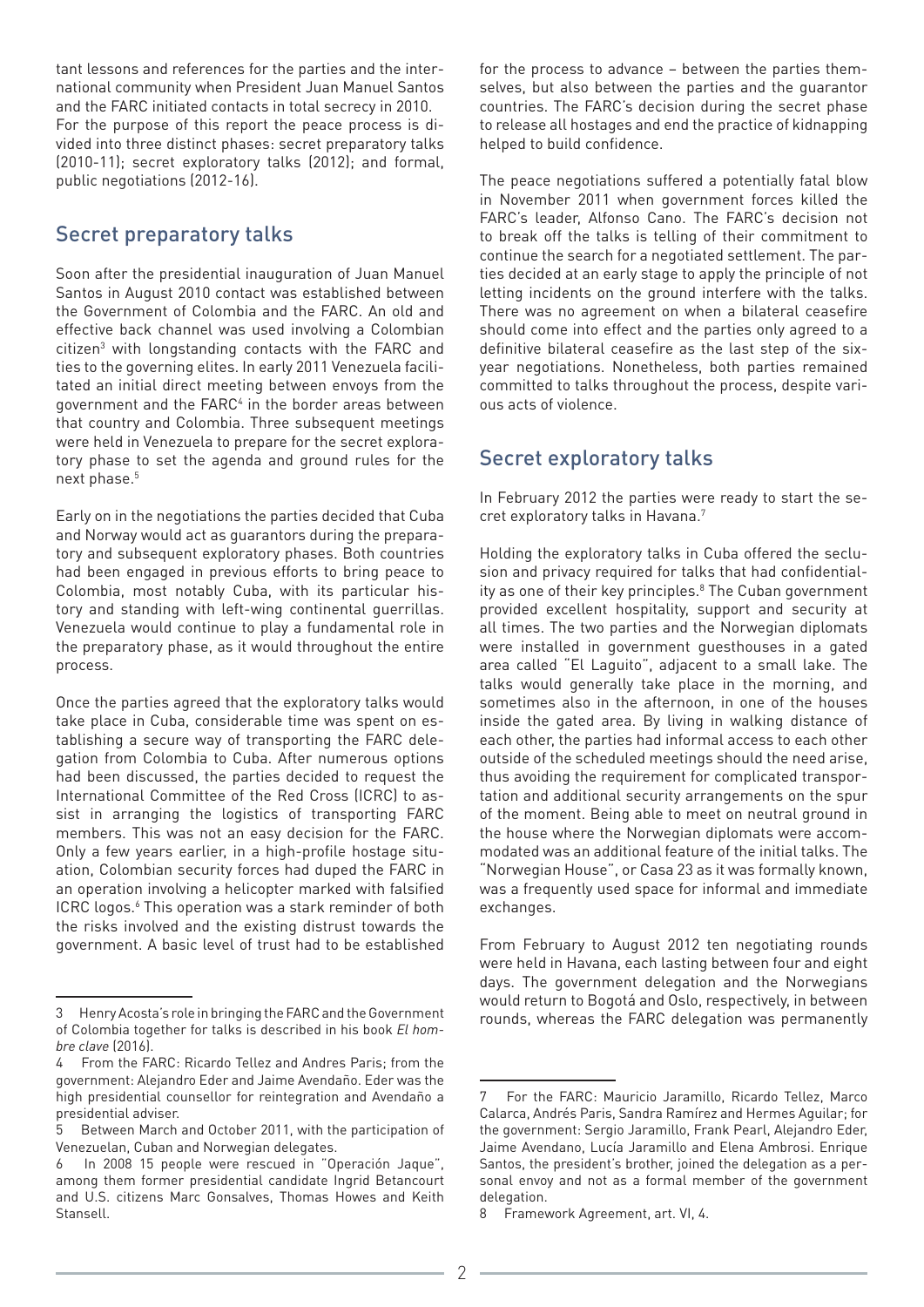lodged in Laguito not only for this phase, but throughout the five years of talks.

On August 27th 2012 the parties were ready to sign the agenda for the talks.<sup>9</sup> It was a short, focused and realistic agenda that only addressed six items – five on substantive matters and one on implementation – as well as concrete rules for procedures at the negotiating table.

The fact that the parties managed to keep the initial phases secret enabled them to agree on the short and focused agenda. Had preparations and explorations taken place with the knowledge of the Colombian people, the tendency of Colombian politics to polarise would very likely have made it difficult for the parties to agree on an agenda.

#### **Negotiation agenda**

Importantly, and after much discussion, the parties agreed that the overall aim of the talks was to end the armed conflict. The negotiations were not a panacea to resolve all ills, nor would they immediately bring complete peace to Colombia. Rather, the goal of the talks was to end the conflict in order to contribute to the establishment of a stable and lasting peace. This was an important distinction and allowed the parties to focus on topics that were strictly necessary to end the conflict and differentiate these topics from what would be desirable elements for building peace.

The Framework Agreement nonetheless attempted to cover both the causes and effects of the conflict. Negotiating rural reform and political participation could be seen as an attempt to resolve some of the root causes of the conflict, i.e. the unequal distribution of land and the marginalisation of some sectors of Colombian society from the country's political process. Victims' rights, on the other hand, dealt mainly with the conflict's consequences. In addition to the five-point agenda, the general agreement defined a timetable and a roadmap for the next steps, including establishing mechanisms for the implementation and verification of agreements. The agenda was not chronological in design, and the laying down of weapons, a ceasefire and victims' rights (including transitional justice) were – not surprisingly – pushed back towards the later stages of the talks, since both parties perceived them as among the most difficult issues they would have to deal with.

The parties decided that the principle "nothing is agreed until everything is agreed" would guide the talks. This implied an understanding that the final peace agreement was a comprehensive package, and that although partial agreements were concluded and the agenda items were discussed separately, many issues were interconnected.<sup>10</sup>

# Formal public negotiations

Shortly after the talks formally opened the parties agreed on additional procedures that set some of the ground rules for the negotiations. Importantly, these procedures were detailed enough to ensure a high degree of structure and discipline, but at the same time sufficiently flexible to accommodate necessary changes such as adapting the format of the talks according to the needs of the negotiating table.

#### **Location**

Following the secret exploratory talks, the process was formally launched in Oslo on October 18th 2012. Most members of the two delegations were new to the talks, including the heads of the delegations, although both knew each other from previous peace dialogues. The FARC's head of delegation had been transported to Havana from the mainland only a few days earlier, and almost immediately onwards to Oslo. The opening in Oslo provided the first occasion for the new delegations to meet.

Launching the talks outside Colombia was useful for the process in a number of ways. It demonstrated that the peace process had international support, including from outside the region. In addition, because the guerillas were still listed on U.S. and European Union (EU) terrorist lists, bringing the FARC to Norway clearly demonstrated the seriousness of the peace talks and the commitment of the international community.

After the formal launch in Oslo, the talks moved to Havana, where they continued until their closure.

In Havana, the talks were held at a closed-off part of a conference centre just outside Laguito, where the two delegations and the Norwegian delegates continued to be lodged. The conference centre offered possibilities for plenary, breakout and working group meetings, as well as offices for the two parties and the guarantor countries. A small kitchen and an adjoining outside area served as a place where members of the delegations could mingle informally. Despite the close living and meeting arrangements, there was limited informal interaction between the two delegations during the formal phase. Inviting the parties to the Norwegian ambassador's residence therefore became a useful setting for informal exchanges and moving beyond the daily routine of the negotiations. Importantly, these social gatherings also included members of each delegation that were normally not seated at the negotiating table.

#### **Delegations**

Each side could have up to ten delegates at the formal negotiating table, five of whom were appointed as plenipotentiaries, assisted by a larger team of up to 20 people. The strict rules on the size of delegations and number of plenipotentiaries would soon become obsolete, however, because both delegations grew in size as the talks became ever more complex, requiring additional personnel.

<sup>9</sup> Formally, the Framework Agreement: <[http://www.altoco](http://www.altocomisionadoparalapaz.gov.co/procesos-y-conversaciones/acuerdo-general/Paginas/inicio.)[misionadoparalapaz.gov.co/procesos-y-conversaciones/acuer](http://www.altocomisionadoparalapaz.gov.co/procesos-y-conversaciones/acuerdo-general/Paginas/inicio.)[do-general/Paginas/inicio.aspx](http://www.altocomisionadoparalapaz.gov.co/procesos-y-conversaciones/acuerdo-general/Paginas/inicio.)>

<sup>10</sup> Framework Agreement, art. VI, 10.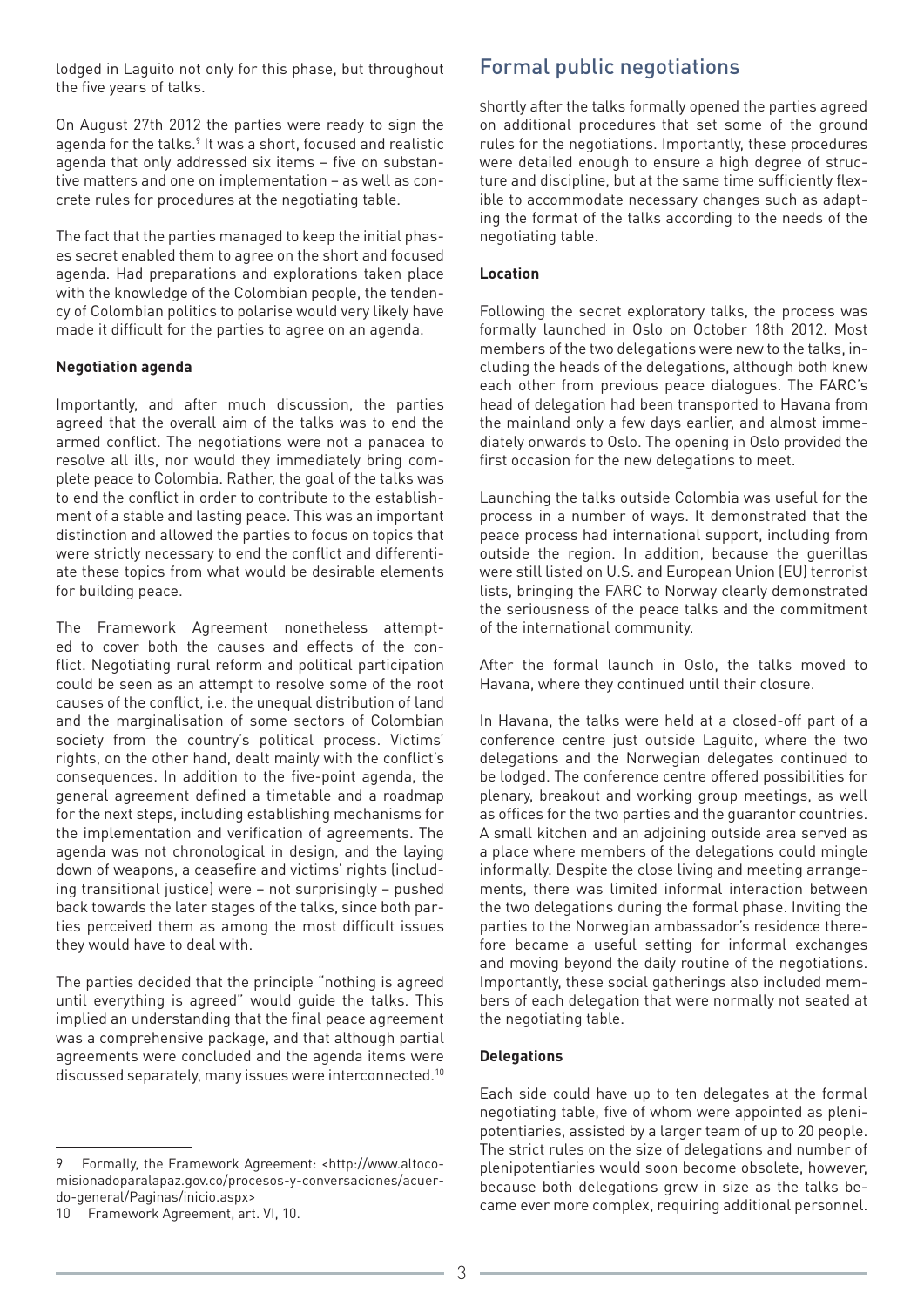The FARC delegation was composed mainly of combatants and exclusively of members of the guerrilla organisation, many of whom were mid- and high-level commanders. The FARC's chief negotiator was initially the only known representative of the organisation's highest organ, the secretive Secretariat. It was important for the FARC to maintain a strong presence of its leadership in the field at the beginning of the process, when there was less certainty and clarity about how it would evolve. As the peace process moved forward and the most difficult issues on the agenda had to be addressed (such as victims' rights and ending the conflict), bringing in the remaining members of the Secretariat and representatives from the various FARC blocks<sup>11</sup> became important. This was also symbolically significant, because it signalled that the FARC was united behind the commitment to achieve peace. Of the nine members of the Secretariat in office towards the latter stages of the peace talks, only one<sup>12</sup> did not take part in the talks in Havana. The rotations that took place among the FARC delegation in Havana during the talks were essential. The FARC representatives who returned to their units in the field had up-to-date knowledge of the peace talks and were important peace educators within the guerrilla movement, sharing information from Havana and maintaining internal support for the peace process. As the talks approached their conclusion, the FARC also sent its legal advisers into the field to explain the agreement, in particular its legal implications.

Several members of the government delegation represented crucial sectors of Colombian society. Scepticism towards the peace talks in parts of the security and private sectors made it particularly important to include representatives that could relate to and liaise with these actors. A former minister and peace commissioner, a retired army general and a retired police general, together with the president of the National Business Council, accompanied the chief negotiator and the peace commissioner as plenipotentiaries.<sup>13</sup>

#### **Capacity-building**

From the very start of the negotiations there was a clear asymmetry between the government and the FARC in terms of access to information and expertise. The government had extensive access to experts both within and

outside the state apparatus, whereas the FARC initially had to – and preferred to – rely on internal resources. Trust had to be built with experts in various fields. Both parties relied on third-party capacity-building and expertise throughout the process.<sup>14</sup> Norway and Cuba facilitated a substantial amount of this external support, in particular as regards the FARC.

#### **Transport and logistics**

The fact that the FARC was defined as an illegal armed group in Colombia; was listed on the U.S. and EU terrorist lists,15 among others; and that individual members were wanted for crimes in many countries around the world was a challenge throughout the process. This presented a number of legal obstacles to the participating third countries, which needed to request diplomatic and legal guarantees from the Colombian government to be able to host and transport FARC members.

The parties established an important mechanism to transport FARC members from and to Colombian territory. The ICRC organised these operations, with support from the Colombian government and with the participation of the guarantor countries. The parties, the ICRC and the guarantor countries agreed on a meticulous protocol for each transport operation to assure maximum secrecy and security. The level of detail regarding the geographic location of each extraction or insertion of FARC delegates increased as the operation approached and would culminate in the suspension of military activity in a defined geographic area and the precise coordinates of the meeting point being communicated to the pilots only when the helicopter was airborne. The operations in the field in Colombia would normally also include a corresponding international flight.

These operations were particularly sensitive and complicated at the beginning of the process, when the peace process was not yet known to the public, and also later when no ceasefire was in place. Few people were involved, and information was kept to a minimum to protect the operation and guarantee the security of those taking part. The mechanism was flexible and adaptable to circumstances. Eventually it was used to return FARC members to the field when delegations changed, thus allowing for field visits, but also as a means of resolving some of the crises encountered in the process, such as

<sup>11</sup> Northern or Caribbean Block, North-western Block, Middle Magdalena Block, Central Block, Southern Block, Western Block and Eastern Block.

<sup>12</sup> Bertulfo Álvarez. The other members of the Secretariat were Timoleón Jiménez, Iván Márquez, Joaquín Gómez, Mauricio Jaramillo, Pablo Catatumbo, Pastor Alape, Carlos Antonio Lozada and Ricardo Téllez.

<sup>13</sup> The original plenipotentiaries in the government delegation were former vice president Humberto de la Calle, High Commissioner for Peace Sergio Jaramillo, retired army general Jorge Enrique Mora, retired police general Oscar Naranjo, business leader Luis Carlos Villegas, and former minister and high commissioner for peace Frank Pearl. Later high-profile delegation members included Foreign Minister Maria Ángela Holguín, business leader Gonzalo Restrepo and Senator Roy Barreras.

<sup>14</sup> The government relied on the advice of, among others, international experts Joaquin Villalobos, William Ury, Jonathan Powell and Shlomo Ben-Ami. The FARC received substantial inputs from both Colombian and international experts and academics. Legal advisers Enrique Santiago and Diego Martinez became increasingly important to the FARC during the process, while Colombian politicians Alvaro Leyva, Piedad Cordoba and Ivan Cepeda played crucial supporting roles, interacting with both parties on various topics.

<sup>15</sup> The U.S. list of designated foreign terrorist organisations and the EU list of persons, groups, and entities involved in terrorist acts and subject to restrictive measures.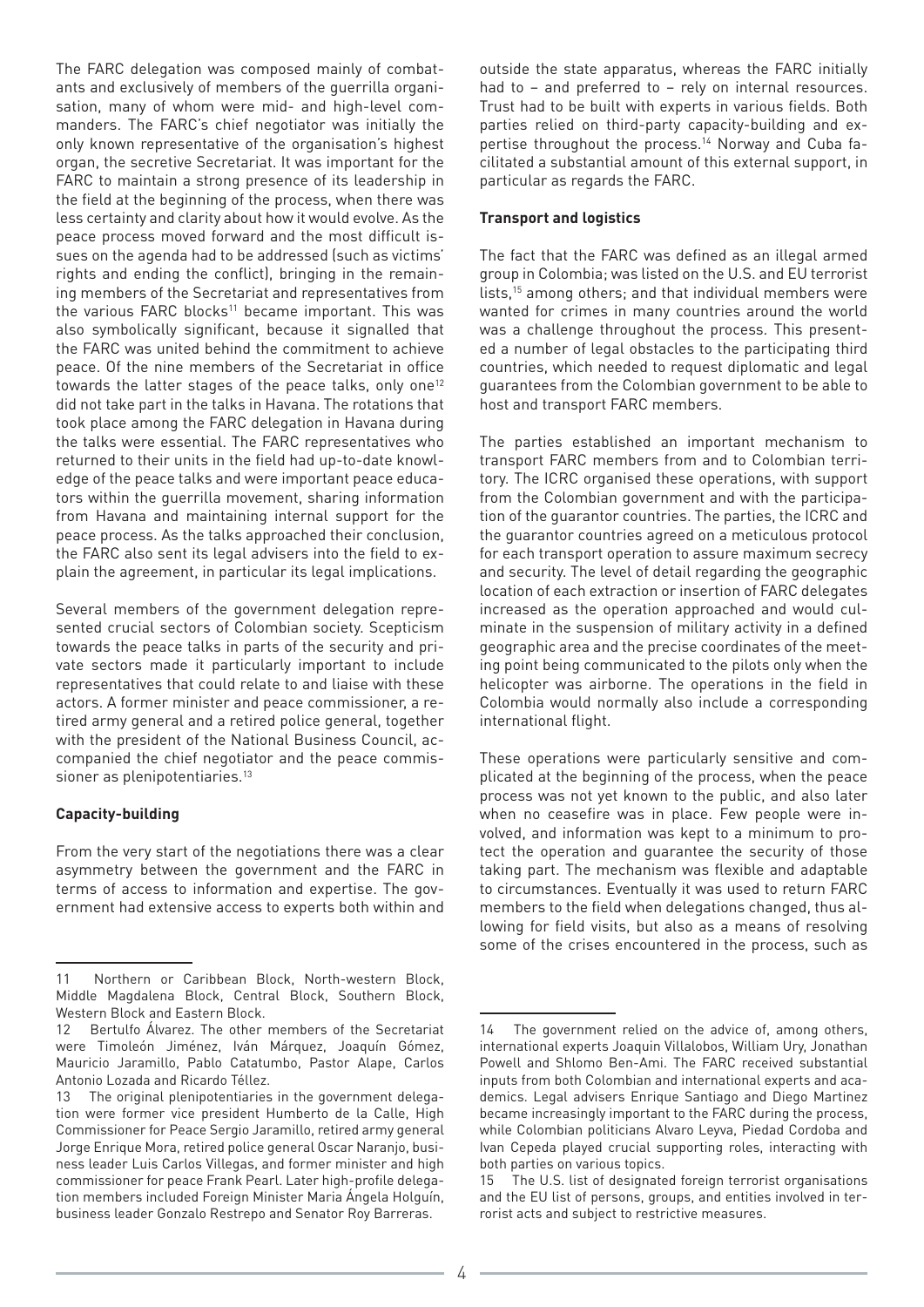the release of individuals taken hostage by the FARC.16

During the course of the peace talks the number of such operations reached into the hundreds. They were logistically complicated, often with several operations under way simultaneously, and required substantial efforts and resources from all involved. However, they were essential to the successful functioning of the talks.

#### **Format of the talks**

The parties themselves led and steered the meetings throughout the negotiations. The method was meticulous and, on average, each agenda item took eight months to conclude.17

The parties used the plenary format to raise cross-cutting issues and issues of particular importance or urgency; however – and as the peace talks developed – the plenary was used less frequently and  $3 + 3$  or  $4 + 4$  meeting formats became more important. The smaller meetings included a few key people from each delegation who convened in a more informal setting to discuss issues of particular difficulty.

#### **Sub-commissions and working groups**

As the talks proceeded and came to require more time than had been anticipated, it was critical for the parties to achieve results and work more efficiently. The formation of sub-commissions created momentum in the peace process, and parallel meeting formats facilitated both political decisions and more technical negotiations.

The sub-commissions were guided by mandates, but the dynamics varied considerably depending on the urgency and sensitivity of the issues being dealt with, the personalities of those involved, and the confidence and relationship among each sub-commission's members.

The following sub-commissions and working groups were established:

- Sub-commission on Gender (September 2014);
- Sub-commission on Ending the Conflict (including a bilateral, definitive ceasefire and the laying down of weapons) (February 2015);
- Sub-commission on Security Guarantees (August

2015);

- Working Group on Prisoners (August 2015); and
- Working Group on Disappeared Persons (October 2015).
- A Commission on Justice was also created in July 2015 at the request of President Santos.

*Sub-commission on Gender:* This sub-commission was created to include the voices of women and review the peace agreement from a gender perspective. Establishing such a mechanism with the participation of the parties in peace negotiations is unprecedented, both in Colombia and internationally. The parties asked Cuba and Norway to each provide a national gender expert to accompany the sub-commission, as well as an international expert to advise the Gender Commission on request. The subcommission could also draw on Colombian and other international experts. The sub-commission invited several delegations of women to Havana to meet with the parties and heads of delegation. The interaction with civil society organisations contributed to opening up the talks and expanding the original consultation mechanisms that the parties had established. The sub-commission had a profound impact on the gender focus in the final peace agreement and was an effective instrument for gender inclusion.

*Sub-commission on Ending the Conflict*: The meetings between military experts from the parties proved to be among the most important throughout the process in order to reach an agreement on the difficult issue of a ceasefire and the laying down of weapons. The sub-commission was composed of active-duty military and police officers from the Colombian security sector and FARC representatives with extensive military expertise. The sub-commission consulted several experts and practitioners to draw on lessons learned from other peace processes. It also invested considerable time in agreeing to a common methodology and structure before beginning to draft a text. The direct participation of the Colombian security forces in the talks was an innovative feature of this process compared to previous attempts to negotiate peace with non-state armed groups.<sup>18</sup> Their participation was controversial among many members of the armed forces, and those who participated were subjected to considerable criticism in Colombia.

The parties agreed to invite the UN to assist the subcommission at a time when it became essential to receive input from the body that would be tasked with monitoring and verifying the laying down of weapons and the ceasefire. An experienced UN envoy<sup>19</sup> was appointed as the UN Secretary-General's delegate to the sub-commission on August 13th 2015. The UN Security Council passed

<sup>16</sup> Such as the release of U.S. citizen Kevin Scott Sutay on October 27th 2013 and General Ruben Alzate on November 30th 2014.

<sup>17</sup> The following agenda items were concluded on these dates: the partial agreement on land and agricultural reform on May 26th 2013; the partial agreement on political participation on November 6th 2013; the partial agreement on combating illicit drugs on May 16th 2014; the partial agreement on a special jurisdiction for peace on September 23rd 2015; the partial agreement on victims' rights on December 15th 2015; and the partial agreements on the "end of the conflict", including a definitive bilateral ceasefire, the cessation of hostilities and the laying down of weapons, on June 23rd 2016.

<sup>18</sup> Norway had prepared the armed forces for their participation in the talks in a training programme stretching over more than 15 years.

<sup>19</sup> Jean Arnault, later to be appointed special representative of the Secretary-General for Colombia.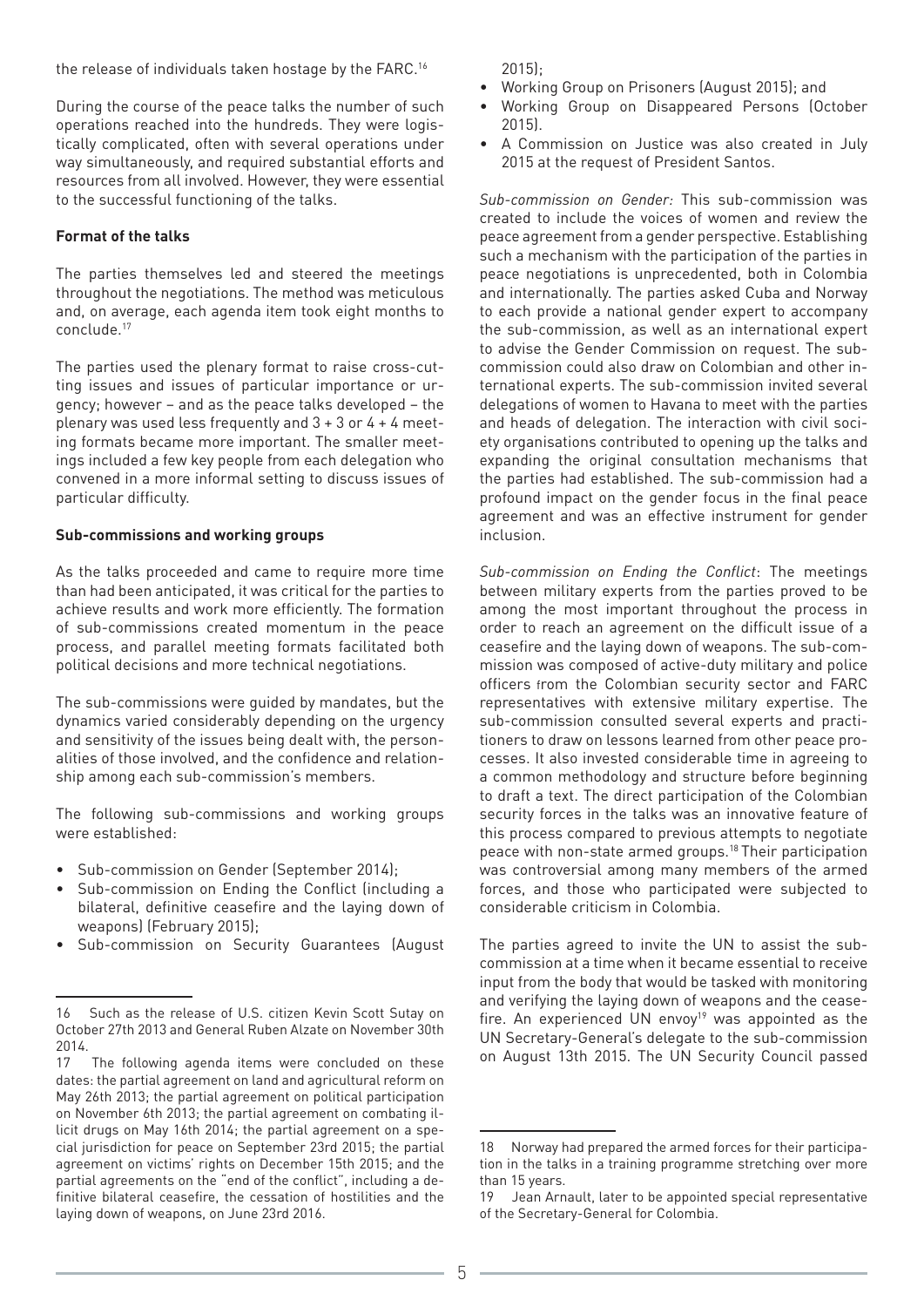a resolution in January 2016<sup>20</sup> establishing a political mission in Colombia tasked with monitoring and verifying the laying down of weapons. The parties designed a tripartite mechanism comprising the UN, the Colombian armed forces and the FARC to monitor and verify the definitive bilateral ceasefire and cessation of hostilities. The Community of Latin American and Caribbean States committed to providing the staff needed for the special mission, demonstrating the support of regional organisations for the peace process.

A topic that was probably given too little attention during the talks was the reintegration of former combatants. Reintegration has normally been the least successful dimension in Colombian peace processes and has resulted in fresh cycles of violence. The issue was not sufficiently defined in the peace agreement partly because of time constraints, and partly because of very different perspectives on how it should be resolved.

*Sub-commission on Security Guarantees*: Satisfactory security guarantees were an important precondition for the FARC to lay down its arms. The sub-commission discussed mechanisms to ensure security for FARC members after the signing of a peace agreement, and to ensure the safety of social movements, communities, human rights groups and political parties.

*Working Group on Prisoners:* Improving the situation of FARC prisoners was another important issue for the guerilla organisation, which claimed to have 3,400 members in Colombian prisons (2,400 of whom the government later certified as being members of the FARC). The working group worked on a mechanism to improve the situation of FARC prisoners and prepare for future pardons and releases. At the end of 2015, as a goodwill gesture, the government pardoned 30 FARC prisoners who had been convicted of rebellion.

*Working Group on Disappeared Persons:* The parties established this working group to discuss efforts to search for and identify those who had disappeared or went missing during the conflict. An agreement was reached in October 2015 for the FARC and the government to share information in order to expedite the search for Colombia's missing and dead. The parties also announced the formation of a special search unit once a final accord was reached.

*Commission on Justice:* President Santos encouraged the establishment of this commission to help the talks to gain traction at a time when discussions in Havana on the justice issue were moving slowly and at risk of facing

20 Security Council Resolution 2261 (2016).

an impasse.21 The commission completed a proposal to establish a special jurisdiction for peace, that would be part of the agreement on victims, together with the proposal for a truth commission. The establishment of the Commission on Justice created new dynamics and momentum that helped the parties make progress on the difficult issue of transitional justice, but the commission's work was also criticised for initially not being sufficiently coordinated with the main track in Havana.

Several informal back channels were established throughout the process, some initiated by the parties, others by outsiders.<sup>22</sup> These channels were crucial parts of the talks, and provided an opportunity for the parties – often at the highest level – to communicate on the most sensitive issues when the talks had stalled.

#### **Frequency and duration of rounds**

The parties agreed on the schedule for the meetings at an early stage. Negotiating rounds would last for 11 days (three rounds of three-day negotiations with one day off between the rounds). Breaks between rounds would normally last from eight to ten days. The parties largely stuck to this intense meeting schedule throughout the four years of formal public negotiations. Frequent negotiation rounds ensured momentum and that coherency was not lost between rounds. However, at times the intense schedule became somewhat exhausting and occasionally led to fatigue among those involved.

#### **Confidence-building measures**

To help the peace talks achieve a sense of momentum and maintain the necessary popular support, a number of unilateral and bilateral de-escalation and confidencebuilding measures were incrementally introduced. These measures helped to ensure public interest in the peace process, particularly at times when progress was slow.

The FARC's declaration of a unilateral ceasefire in December 2014, followed by the government announcement in February 2015 that it would stop bombing raids on FARC positions, were examples of such measures, and

<sup>21</sup> The working group comprised six members: three selected by the FARC and three by the government. It included Spanish lawyer Enrique Santiago, politician Álvaro Leyva, human rights lawyer Diego Martínez, former judge Manuel José Cepeda, University of Notre Dame professor Douglass Cassel and the dean of the Universidad Externado de Colombia, Juan Carlos Henao.

<sup>22</sup> One particular informal mechanism established with the knowledge and encouragement of the parties was the New York group", established by Norway, consisting of Colombian and international experts, in which ideas relating to justice were discussed before they formally reached the negotiating table. The guarantor countries participated in the group, and the members were Priscilla Hayner, Morten Bergsmo, Carlos Martín Beristain, Luis Guillermo Pérez Casas, Carlos Alberto Ruiz, Enrique Santiago and Rodrigo Uprimny.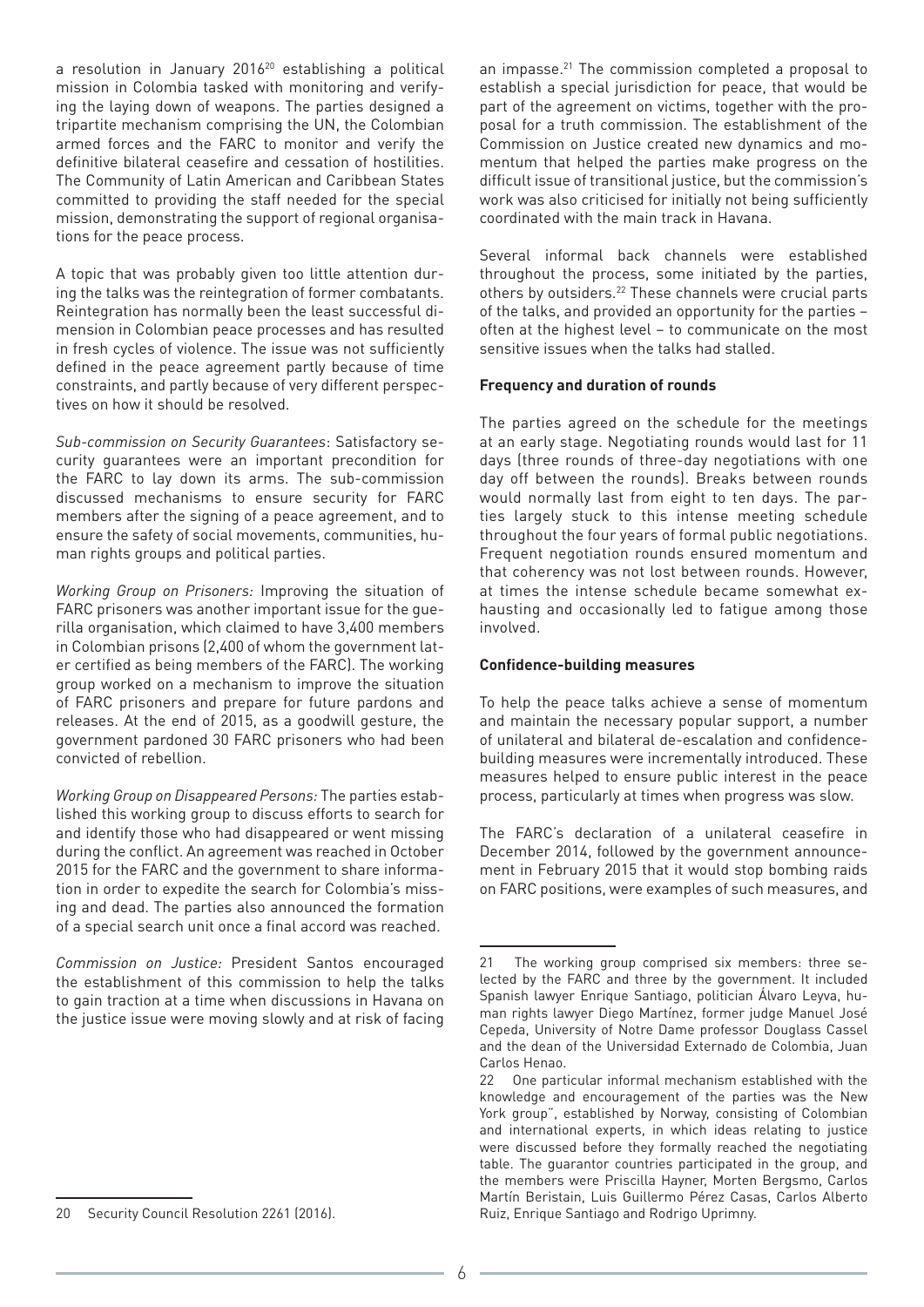also contributed to improving the humanitarian situation.

The March 2015 agreement by the parties on demining in two regions of Colombia was another example, and a public demonstration that the two parties were able to work together in the field to achieve a common purpose.<sup>23</sup>

One of the measures that had a strong impact among those involved were the ceremonies in which the FARC apologised to victims.<sup>24</sup> Similarly, a programme developed with the ICRC to help find and identify people who had disappeared in the conflict was welcomed as an important confidence-building mechanism and an important step in providing reparations for victims of the armed conflict.

#### **Confidentiality and public outreach**

Holding the talks outside Colombia was intended to protect the process and distance the negotiators from the machinations of everyday politics and the armed conflict. But it also led to unavoidable criticism of the process being too "hermetic", leaving many Colombians feeling distanced from it. The confidentiality of the talks therefore insulated them from the pressures of everyday reality, but also fueled critical voices that feared backroom deals.

The need for the parties to issue coherent messages to the public was a challenge throughout the process, because the parties had different interests and views on what should be communicated. The FARC, which for years had been deprived of the same access to media and channels of communications as the government, made daily public statements, while the government adopted a more restrained approach to the media.

To promote the peace talks and win the hearts and minds of the Colombian public, the parties needed to communicate more consistently. The lack of a ceasefire led to dual messaging as a result of the parties' need to motivate their troops who were still fighting on the ground and simultaneously promote the ongoing peace talks. These two rationales were often difficult to reconcile and made joint communication strategies more complicated. These considerations changed later in the peace process, when the conflict de-escalated. Media campaigns to promote the peace process designed by the government with UN assistance and supported by both parties, as well as closer cooperation between the communication teams on each side, were important ways of improving the situation. An external communications expert<sup>25</sup> was used to provide the parties with suggestions on how they could create joint communication messages. An agreement between the parties to consult each other on press statements in advance also helped to improve the

communication challenges facing the process.

At the end of most rounds the parties issued a joint communiqué recounting developments of particular interest. The guarantor countries announced significant breakthroughs or partial agreements on behalf of the negotiating table, while the parties also gave periodic accounts of developments at the negotiating table.<sup>26</sup>

#### **Consultation mechanisms and inclusion**

The parties decided on three formal consultation mechanisms with Colombia's civil society.27 Firstly, an internet website was established where the public could upload input and suggestions regarding the various agenda items. The negotiating table received thousands of suggestions from the public in this way.

Secondly, forums were organised in Colombia for each item on the agenda to receive input from civil society. The UN and the National University organised these six forums, each of which included thousands of key stakeholders. The FARC did not participate directly, and the government did not play a prominent role in the forums. The forums were central in domestically anchoring the discussions taking place in Havana, but would most likely have benefitted from an even stronger engagement with local authorities, businesses and grassroots organisations to generate local ownership.

Thirdly, the negotiating parties agreed that they could each invite two external experts to provide input on the agenda items. These inputs provided important contributions to the parties on all the agenda items. Experts included prominent academics, politicians, and former peacemakers from both inside and outside Colombia.

All three mechanisms provided the negotiating table with important and valuable input. There was criticism from Colombian civil society that these mechanisms were too limited, which was exacerbated by the fact that the talks took place outside Colombia. Those who complained argued that the distance between the realities on the ground in Colombia and the talks in Havana was too great and that more formal communication channels between the peace table and the Colombian public were needed. As the talks progressed and the negotiating table started to address the agenda item on victims' rights, the parties decided to strengthen consultations with various stakeholders.

One of the most visible and impactful mechanisms proved to be the direct dialogue between victims of the conflict and the parties. The visits of victims connected the peace table with the realities on the ground in Colombia and transformed the dynamics between the parties.

<sup>23</sup> Led and coordinated by the non-governmental organisation Norwegian People's Aid.

<sup>24</sup> For example, for the massacre of civilians that took place in Bojayá in 2002.

<sup>25</sup> Journalist and commentator Alvaro Sierra.

<sup>26</sup> Framework Agreement, art. VI, 4.

<sup>27</sup> Framework Agreement, art. VI, 6, joint statement no. 5, November 25th 2012.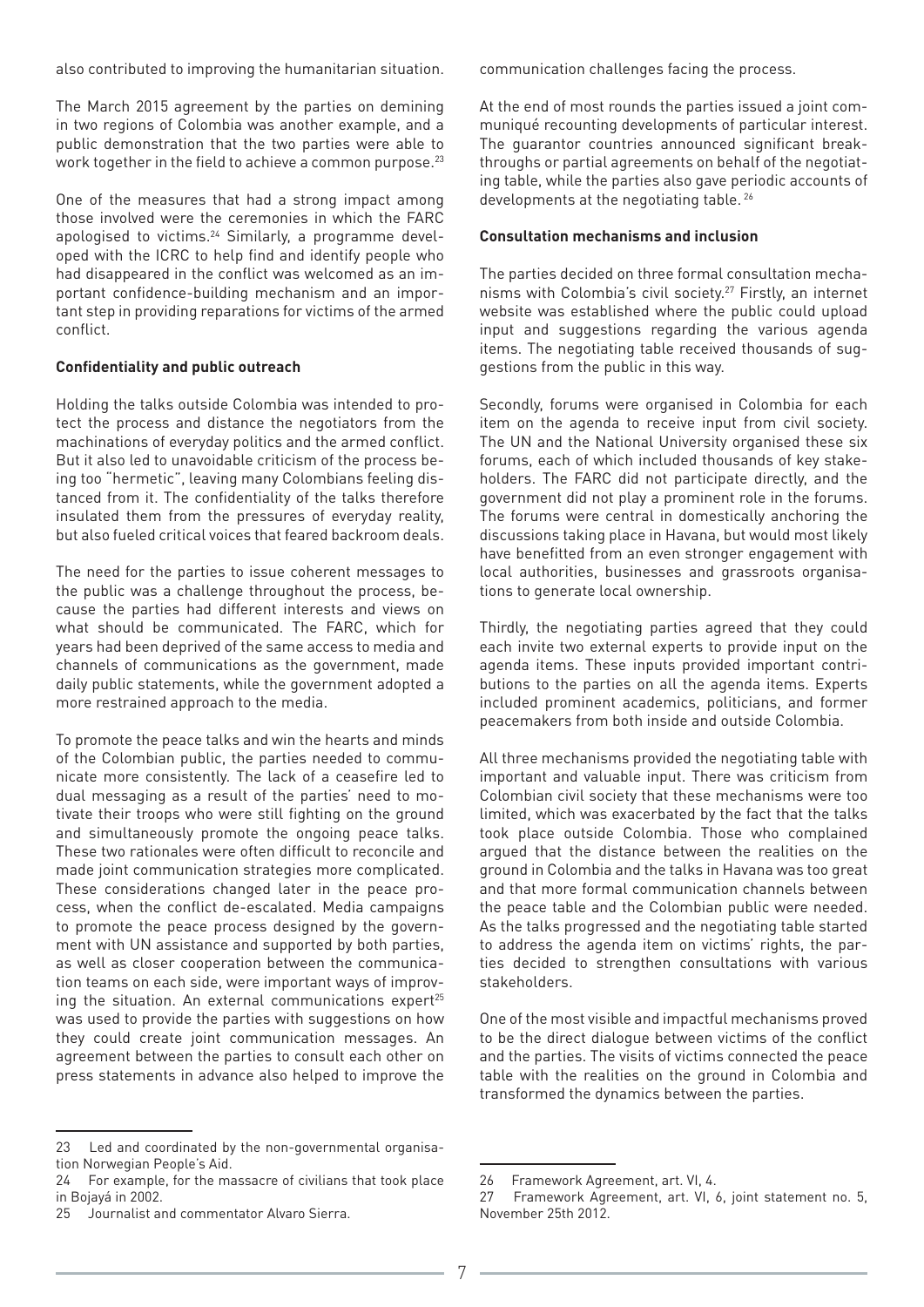The UN, in collaboration with the National University and the Colombian Bishops' Conference, was given the mandate to organise visits of five 12-person victims' delegations to directly participate in the peace talks. They presented their proposals to the parties on issues that included truth and justice, reparations, reconciliation, and guarantees of non-repetition. The delegations represented victims from all sides in the Colombian conflict. They also represented communities and networks, and would, on returning to Colombia, be important advocates for a negotiated resolution of the conflict. The victims' delegations also played an important role in defending the process publicly in times of crisis and demanding that the parties should not abandon the negotiating table.

As the talks gradually opened up after the discussions on victims' rights began, envoys from the Colombian Congress, the Office of the Attorney General and other institutions visited Havana. The involvement of these key actors was crucial for discussions on implementation and ratification, and helped to provide the actors with greater insight into the process and the interests of the negotiating parties.

#### **The international community**

The peace talks were led entirely by Colombians, which strengthened the process and ensured national ownership. But the support and interaction of the international community, and in particular from the countries in the region, was important throughout the whole process. The designation of special envoys, such as from the U.S. and EU, also indicated a strong international commitment to the process.

The guarantor countries – Cuba and Norway – had a flexible mandate that included capacity-building, logistics, trust-building, conflict resolution and more active mediation-like initiatives, depending on the given situation.

Chile and Venezuela served as accompanying countries to the talks and played an important role by demonstrating strong regional support for the peace process. Whereas the guarantors were permanently present in Havana during the talks, the accompanying countries normally attended the final day of each negotiation round.

International experts were widely used in the process, and former conflict parties from countries such as Guatemala, El Salvador, Northern Ireland, Nepal and South Africa were invited to the negotiating table to share their experiences. Transitional justice, ceasefire mechanisms and the laying down of weapons were among the topics that were discussed in these sessions.

The carefully phased introduction of the UN to the process seemed to deliver the desired results, with the world organisation taking on the task of monitoring and verifying the implementation of crucial parts of the peace agreement, most notably the ceasefire and the laying down of weapons.

### Conclusion

The peace talks between the Colombian government and the FARC-EP have become a global reference for negotiated solutions to armed conflicts. They are an example of how a well-prepared and robust process design can contribute significantly to its outcome. The process withstood unforeseen developments, and the parties were able to overcome critical situations and improvise when necessary. The process broke new ground in terms of methodology and created mechanisms that laid the groundwork for building legitimacy and increasing confidence in the Havana talks. But unfortunately this was not enough.

The implementation of the ceasefire, the concentration of combatants and the handing in of weapons were carried out in record time. But other issues relating to transitional justice, victims' rights and political participation have met broad resistance in the country's institutions and parts of society. The negative result in the October 2016 plebiscite was only the first sign of this resistance.

More emphasis could probably have been placed on anchoring the most difficult issues of the accord in Colombian society and the country's polity. In the end, implementation depends not only on levels of national consensus, but also on issues of governance. The negotiations may at times have adopted a too legalistic or formal perspective on some issues, especially with regard to government commitments, in a country where government presence and capacity are still lacking in many areas. The Colombian peace talks demonstrate that wellthought-through process design can greatly enhance the chances of reaching an agreement between two former enemies. They also illustrate, however, that while reaching a peace agreement is difficult, implementing it to the letter in a divided society is more difficult still.